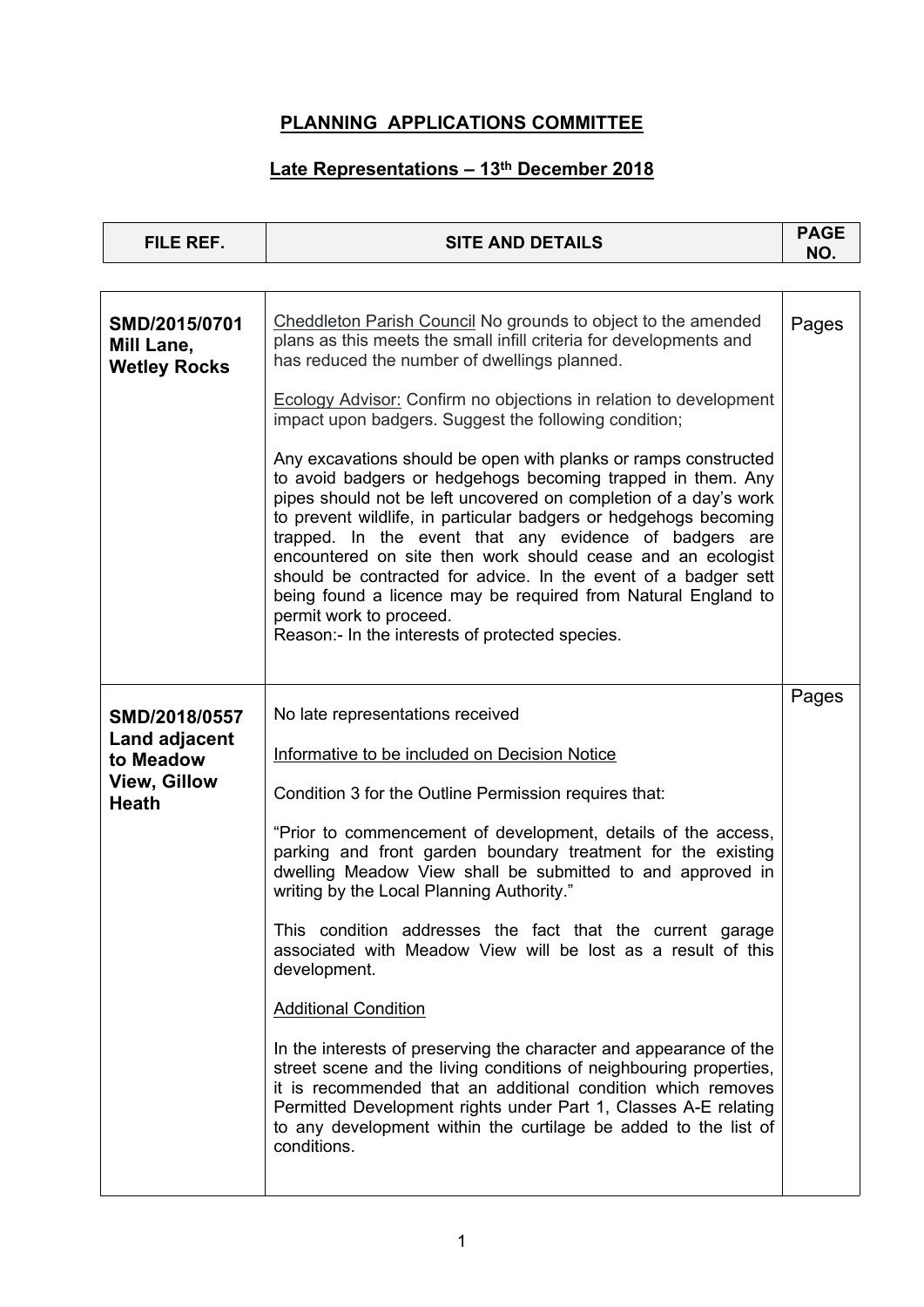| FILE REF.                                | <b>SITE AND DETAILS</b>                                                                                                                                                                                                                                                                                                                                                                                                                                                                                                                                                                                                                              | <b>PAGE</b><br>NO. |
|------------------------------------------|------------------------------------------------------------------------------------------------------------------------------------------------------------------------------------------------------------------------------------------------------------------------------------------------------------------------------------------------------------------------------------------------------------------------------------------------------------------------------------------------------------------------------------------------------------------------------------------------------------------------------------------------------|--------------------|
| SMD/2017/0373                            | Conditions                                                                                                                                                                                                                                                                                                                                                                                                                                                                                                                                                                                                                                           |                    |
| <b>Victoria</b><br><b>Business Park,</b> | Removal of condition number 17.                                                                                                                                                                                                                                                                                                                                                                                                                                                                                                                                                                                                                      |                    |
| <b>Knypersley</b>                        | Recommended additional conditions.                                                                                                                                                                                                                                                                                                                                                                                                                                                                                                                                                                                                                   |                    |
|                                          | 1. Development should not commence until a ground gas risk<br>assessment has been completed in accordance with a scheme to<br>be agreed in writing with the Local Planning Authority. The<br>investigation and risk assessment shall be undertaken by<br>competent persons and a written report of the findings shall be<br>submitted to and agreed in writing by the Local Planning<br>Authority. If the risk assessment indicates that gas protection<br>measures are required, details of the gas protection scheme must<br>be submitted to and agreed in writing with the Local Planning<br>Authority prior to installation.                     |                    |
|                                          | Prior to the development being first brought into use, a validation<br>report demonstrating completion of the works set out in the<br>approved gas protection scheme shall be submitted to and<br>approved in writing by the Local Planning Authority. Prior to the<br>development being first brought into use, a validation report<br>demonstrating completion of the works set out in the approved<br>gas protection scheme shall be submitted to and approved in<br>writing by the Local Planning Authority.                                                                                                                                     |                    |
|                                          | Reason:- The submitted Coal Mining Risk Assessment has been<br>undertaken and confirmed the need for a ground gas risk<br>assessment.                                                                                                                                                                                                                                                                                                                                                                                                                                                                                                                |                    |
|                                          | 2. Prior to the commencement of development an appropriate<br>scheme of intrusive site investigations and a report of the findings<br>arising from the intrusive site investigations shall be submitted to<br>and approved in writing by the Local Planning Authority. In the<br>event that the site investigations confirm the need for remedial<br>works details of the proposed remedial works shall be submitted<br>to and approved in writing by the Local Planning Authority. The<br>remedial works shall then be carried out in full accordance with<br>the approved details prior to the commencement to the<br>development hereby approved. |                    |
|                                          | Reason:- To ensure that adequate information pertaining to<br>ground conditions and coal mining legacy is available to enable<br>appropriate remedial and mitigatory measures to be identified and<br>carried out before building works commence on site and to ensure<br>the safety and stability of the development.                                                                                                                                                                                                                                                                                                                               |                    |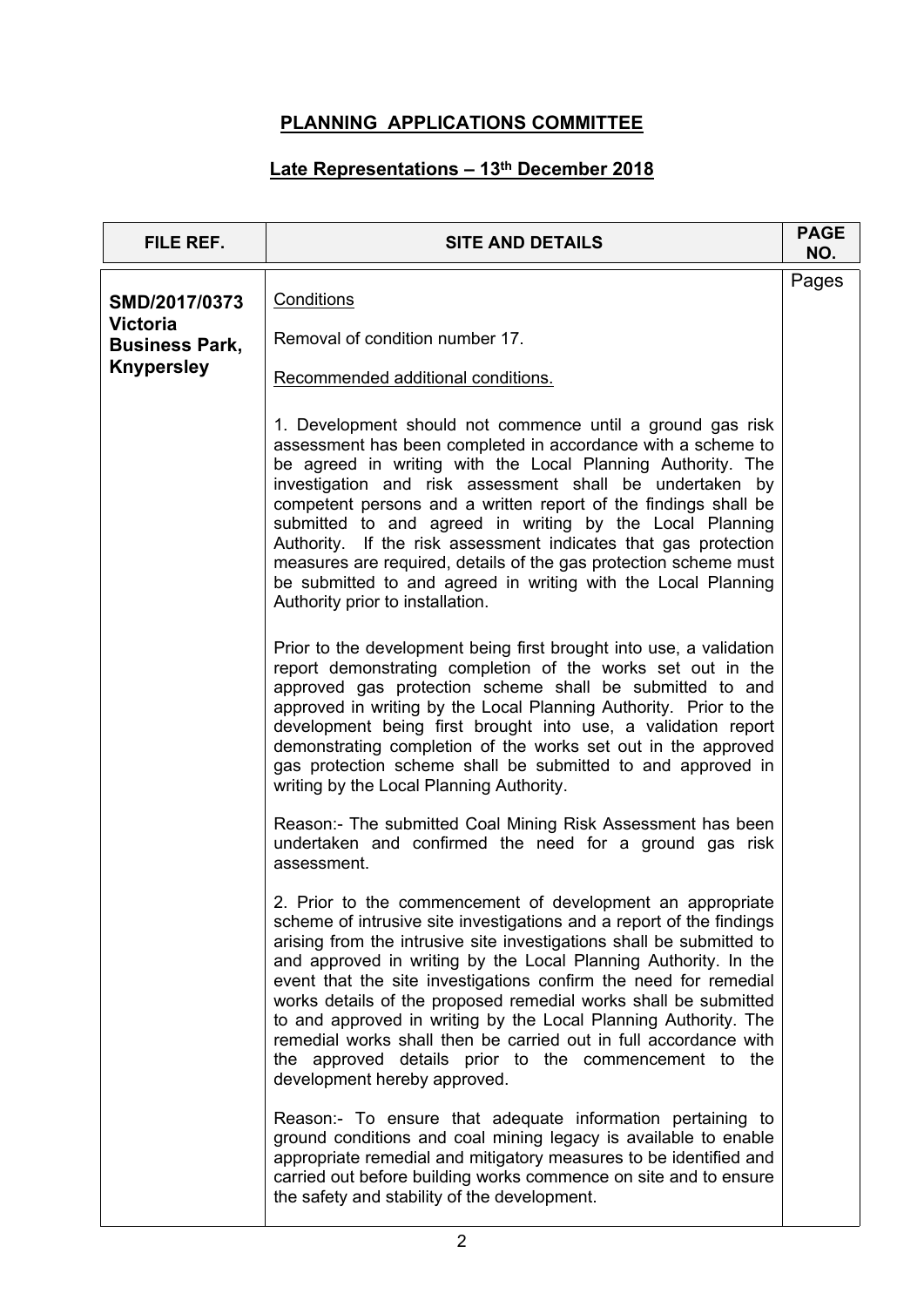| 3. Prior to the commencement of development an on-site<br>Construction and Landscape Management Plan shall be<br>submitted to and approved in writing by the Local Planning<br>Authority. Details shall include the following;<br>- Construction methods that avoid and mitigate pollution impacts,<br>and detail methods to transport waste from the site.<br>- Details of any lighting that avoids impacts on breeding birds or<br>bats and on new created roosting or nesting sites.<br>- Tree scrub planting along the boundary of the site to include<br>hawthorn, dog rose, hazel and holly.<br>- Creation of nest boxes for house sparrow and bat roosting<br>opportunities within the fabric of new buildings<br>- Extent and location of proposed works on appropriate scale<br>maps.<br>- Persons responsible for implementing the proposed works, and<br>the phasing of works with the construction timetable.<br>- Details of initial aftercare and long-term maintenance post<br>creation.<br>The development shall be carried out and completed in full<br>accordance with the approved details prior to bringing the<br>development into use.<br>Reason:- To avoid and mitigate impacts on biodiversity through<br>the construction phase of the development, compensate for the<br>loss of scrub and nesting sites for breeding birds and provide a<br>net gain for biodiversity.<br>4. Before any site work whatsoever (including any site clearance,<br>stripping or site establishment) begins a programme of mitigation<br>shall be submitted to the Local Planning Authority setting out<br>measures by which it will be ensured that any risk of threat to<br>Great Crested Newt populations is minimised to the satisfaction of<br>the Local Planning Authority through the period of site preparation<br>and construction. The programme of measures shall be<br>supported by a Great Crested Newt eDNA sampling survey as<br>detailed in the applicant's submitted report by Apex Ecology dated<br>November 2017 (MR/171108). The programme of measures shall<br>be implemented in the sequence and form approved in writing by<br>the Local Planning Authority. The survey, assessment and any<br>recommended mitigation measures shall be carried out by an<br>ecologically qualified person suitably experienced in surveying for<br>Great Crested Newts in relation to development proposals.<br>Reason: to ensure appropriate safeguard for Great Crested<br>Newts as a European Protected species. | FILE REF. | <b>SITE AND DETAILS</b> | <b>PAGE</b><br>NO. |  |
|-----------------------------------------------------------------------------------------------------------------------------------------------------------------------------------------------------------------------------------------------------------------------------------------------------------------------------------------------------------------------------------------------------------------------------------------------------------------------------------------------------------------------------------------------------------------------------------------------------------------------------------------------------------------------------------------------------------------------------------------------------------------------------------------------------------------------------------------------------------------------------------------------------------------------------------------------------------------------------------------------------------------------------------------------------------------------------------------------------------------------------------------------------------------------------------------------------------------------------------------------------------------------------------------------------------------------------------------------------------------------------------------------------------------------------------------------------------------------------------------------------------------------------------------------------------------------------------------------------------------------------------------------------------------------------------------------------------------------------------------------------------------------------------------------------------------------------------------------------------------------------------------------------------------------------------------------------------------------------------------------------------------------------------------------------------------------------------------------------------------------------------------------------------------------------------------------------------------------------------------------------------------------------------------------------------------------------------------------------------------------------------------------------------------------------------------------------------------------------------------------------------------------------------|-----------|-------------------------|--------------------|--|
|                                                                                                                                                                                                                                                                                                                                                                                                                                                                                                                                                                                                                                                                                                                                                                                                                                                                                                                                                                                                                                                                                                                                                                                                                                                                                                                                                                                                                                                                                                                                                                                                                                                                                                                                                                                                                                                                                                                                                                                                                                                                                                                                                                                                                                                                                                                                                                                                                                                                                                                                   |           |                         |                    |  |
|                                                                                                                                                                                                                                                                                                                                                                                                                                                                                                                                                                                                                                                                                                                                                                                                                                                                                                                                                                                                                                                                                                                                                                                                                                                                                                                                                                                                                                                                                                                                                                                                                                                                                                                                                                                                                                                                                                                                                                                                                                                                                                                                                                                                                                                                                                                                                                                                                                                                                                                                   |           |                         |                    |  |
|                                                                                                                                                                                                                                                                                                                                                                                                                                                                                                                                                                                                                                                                                                                                                                                                                                                                                                                                                                                                                                                                                                                                                                                                                                                                                                                                                                                                                                                                                                                                                                                                                                                                                                                                                                                                                                                                                                                                                                                                                                                                                                                                                                                                                                                                                                                                                                                                                                                                                                                                   |           |                         |                    |  |
|                                                                                                                                                                                                                                                                                                                                                                                                                                                                                                                                                                                                                                                                                                                                                                                                                                                                                                                                                                                                                                                                                                                                                                                                                                                                                                                                                                                                                                                                                                                                                                                                                                                                                                                                                                                                                                                                                                                                                                                                                                                                                                                                                                                                                                                                                                                                                                                                                                                                                                                                   |           |                         |                    |  |
|                                                                                                                                                                                                                                                                                                                                                                                                                                                                                                                                                                                                                                                                                                                                                                                                                                                                                                                                                                                                                                                                                                                                                                                                                                                                                                                                                                                                                                                                                                                                                                                                                                                                                                                                                                                                                                                                                                                                                                                                                                                                                                                                                                                                                                                                                                                                                                                                                                                                                                                                   |           |                         |                    |  |